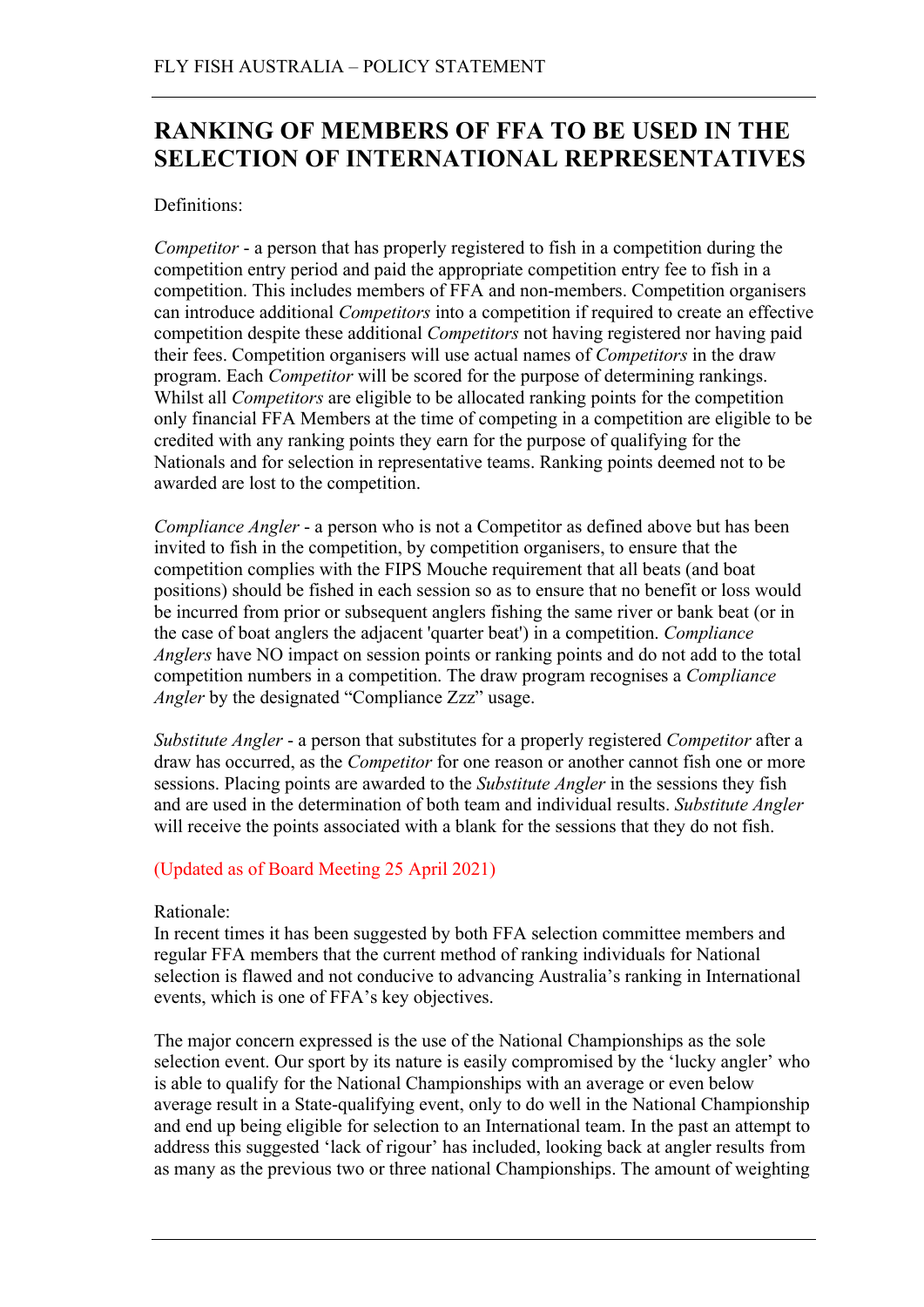#### FLY FISH AUSTRALIA – POLICY STATEMENT

that is put into these past performances being left to the discretion of the selection committee members.

The following proposal is an attempt to introduce more rigour into the ranking of anglers for selection to International teams. It will be proposed that an angler receive a ranking points total based on their two best results from the competition season (see below), together with their National Championships result, and use these to gain ranking points to be used to determine a ranked list of anglers who would be available for selection to National teams to compete at International competition. This system will remove the National Championships from being the sole competition from which anglers are ranked prior to selection.

#### The Proposal:

In order to avoid extra work for state chapters all State competitions will continue to be run as usual, and will continue to act as qualifiers to the National Championships under the current guidelines. The National Championships will also continue to run as is and produce a National Champion. However, in order to enable FFA members to fish in more competitions each state will be encouraged to run more than one competition. This is something most states are beginning to do and many members already travel interstate to fish in other State competitions. This will give each FFA member at least two home State competitions for them to fish, members would still be able to compete in and score points in as many other State competitions as they desire. From each competition anglers will be eligible to gain ranking points, based on a system described below (see 'Ranking Points scoring in competitions'). At the end of the 'competition season', this being defined as the period in which an angler may qualify for an upcoming National Championship, an anglers best two ranking points from any State competitions along with their ranking points from the current National Championships will be combined to give a ranking points total.

This is much like the points systems used by many National and International sporting series, e.g. V8 Supercars or Formula One. These point totals will then be used to rank anglers for International competition selection.

#### Ranking Point scoring in competitions.

Ranking is based on all the competitors in a competition, not just a ranking of FFA members. As some competitions draw larger numbers of anglers than others it is important to provide some equity in points awarded at the various competitions. For this reason competitions which draw larger numbers of anglers will be worth more points. In order to achieve this the winning angler in a competition will receive the same number of ranking points as there were anglers in that competition. The second place getter then receives three points less, and so on until all points are awarded. This gives points to a third of all anglers.

For example in a competition with;

20 anglers, the winner would receive 20 points, 2nd- 17, 3rd- 14, 4th- 11, 5th- 8, 6th- 5,  $7th-2$ 

30 anglers, the winner receives 30 points, 2nd - 27, 3rd - 24, and so on. The maximum number of points allowed for a State competition is restricted to 30 points. (A quick calculation from results available on the FFA web site shows an average angler number for state competitions of around 20 anglers, with a range of 12 –